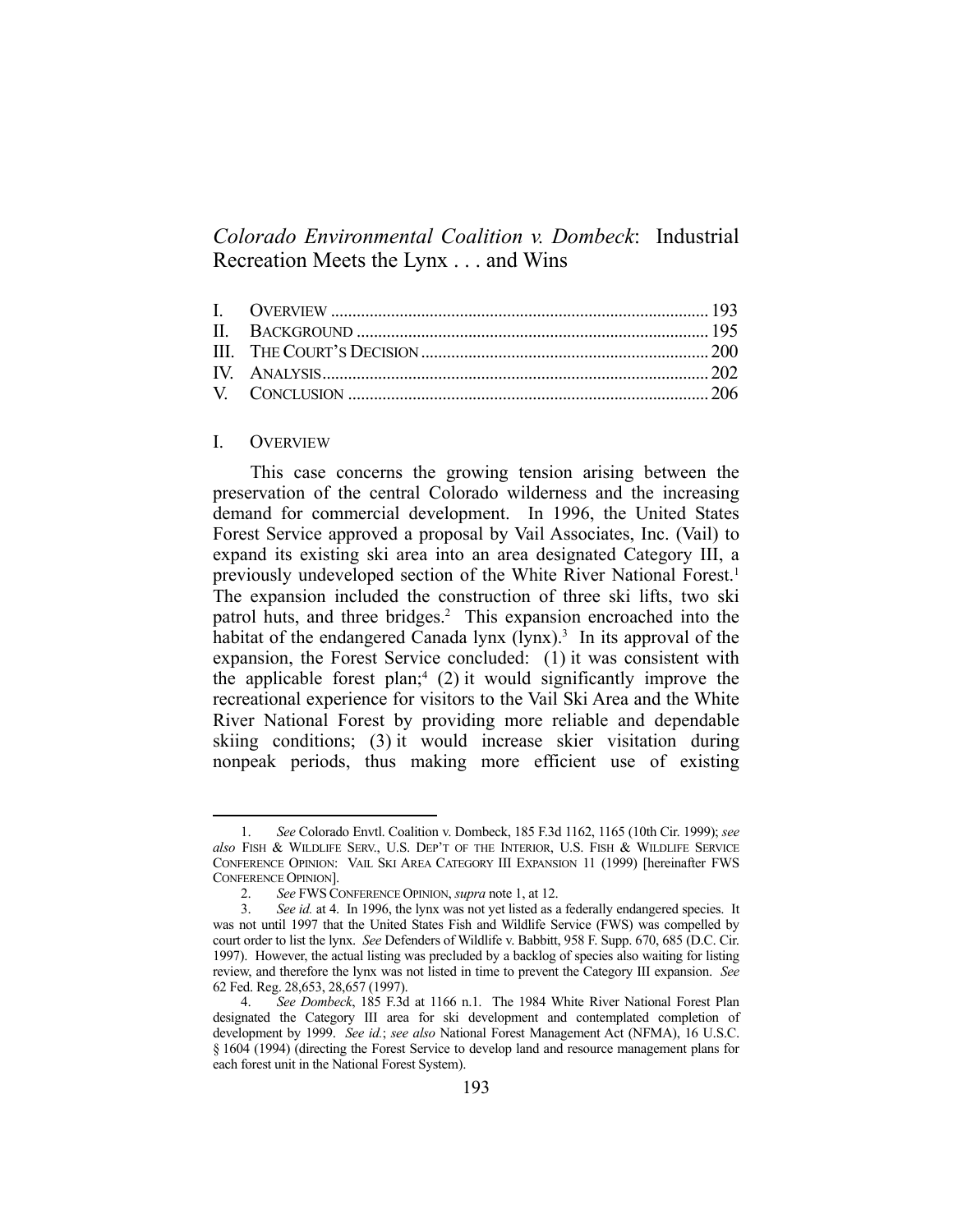infrastructure; and (4) would have an acceptable level of impact on other resources.<sup>5</sup>

 In a 1996 biological assessment, the Forest Service concluded that the project would not adversely affect any federally listed species.<sup>6</sup> However, in a revision of the original evaluation, the Forest Service concluded that implementation of the project could adversely affect designated sensitive species,<sup>7</sup> including the  $lynx$ .<sup>8</sup> In response to the evaluations, the Colorado Environmental Coalition (Coalition) challenged the project's approval by appealing to the Deputy Regional Forester.<sup>9</sup> Although the Deputy Regional Forester denied the appeal, he commanded the Forest Service to prepare further documentation concerning the proposed forest amendments and the cumulative environmental impacts of the project.<sup>10</sup>

 The Forest Service followed the Deputy Regional Forester's directive, but nevertheless approved the expansion.<sup>11</sup> The Coalition then filed another administrative appeal, which was denied.<sup>12</sup>

 In June 1997, the Coalition sought a preliminary injunction from the United States District Court for the District of Colorado to enjoin the Category III expansion, claiming that the Forest Service violated the National Forest Management Act (NFMA) and the National Environmental Policy Act (NEPA).<sup>13</sup> The district court denied the motion for an injunction, entered final judgement in favor of the

 <sup>5.</sup> *See Dombeck*, 185 F.3d at 1166.

 <sup>6.</sup> *See* FWS CONFERENCE OPINION, *supra* note 1, at 4.

 <sup>7.</sup> *See id.*; FOREST SERV., U.S. DEP'T OF AGRIC., FOREST SERVICE MANUAL § 2670.5(19) (1995) [hereinafter FOREST SERVICE MANUAL]. Sensitive species are plants and animals identified by the Regional Forester for which population viability is a concern, as evidenced by significant, current, or predicted downward trends in population numbers or density, or habitat capability. The sensitive species identification and management is an outgrowth of NFMA's mandate that guidelines be developed to provide for diversity of plant and animal communities in the national forests. *See* 16 U.S.C.  $\S$  1604(g)(3)(B) (1994). The sensitive species program is designed to develop and implement management practices which ensure that viable populations of sensitive species are maintained and "do not become threatened or endangered because of Forest Service actions." FOREST SERVICE MANUAL, *supra*, § 2670.22.

 <sup>8.</sup> *See Dombeck*, 185 F.3d at 1167 n.4.

The Coalition challenged not only the expansion of the existing ski area, but also the Forest Service's decision not to review the impact of Vail's adjacent real estate development, known as the "Gilman Tract." *See id.* at 1177.

 <sup>10.</sup> *See id.* at 1166; 16 U.S.C. § 1604(f)(5) (1994). Changes to the forest plan may be made when conditions in a forest significantly change or when policies or objectives of the Forest Service would have a significant impact on forest projects. *See id.* Public notice must be given at the time the amendments are proposed. *See id.*

 <sup>11.</sup> *See Dombeck*, 185 F.3d at 1166.

 <sup>12.</sup> *See id.*

 <sup>13.</sup> *See id.* at 1167; *see also* NFMA, 16 U.S.C. § 1604 (1994); NEPA, 42 U.S.C. § 4332 (1994).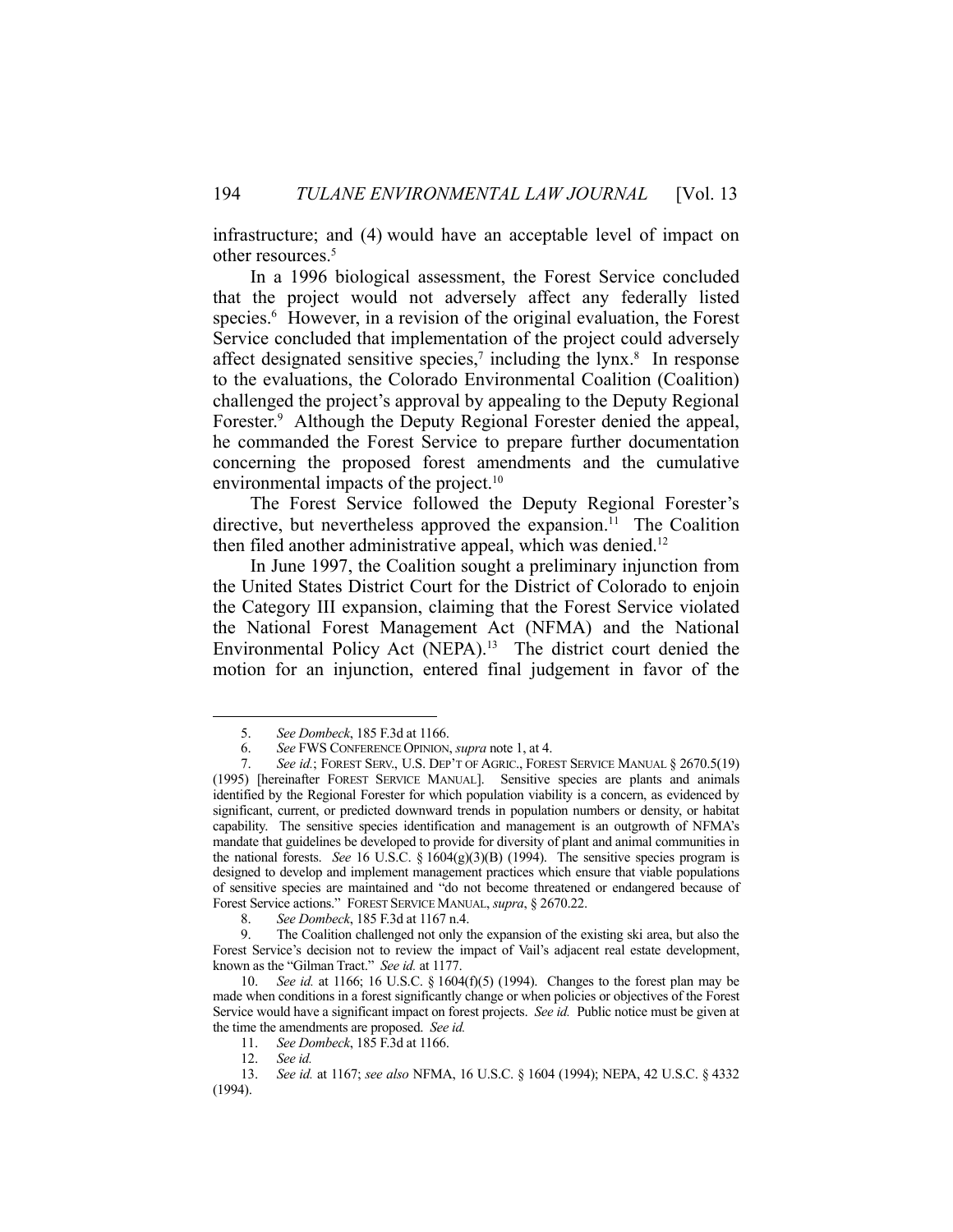Forest Service, and dismissed the case.<sup>14</sup> In a three-part opinion, the United States Court of Appeals for the Tenth Circuit affirmed the district court's holding.15 The Tenth Circuit held that: (1) the Forest Service's lynx habitat analysis did not contravene NMFA, (2) the Forest Service's final environmental impact statement (EIS) satisfied NEPA standards, and (3) the Forest Service was not required to prepare a supplemental EIS to address the development of an adjacent tract of land, the "Gilman Tract."16 *Colorado Environmental Coalition v. Dombeck*, 185 F.3d 1162 (10th Cir. 1999).

### II. BACKGROUND

 This case involves the application of two major environmental statutes, NFMA and NEPA. Generally, NFMA directs the Forest Service in its implementation of forest plans.<sup>17</sup> Such plans must be prepared in compliance with NEPA.18 NEPA dictates that all major federal actions must be accompanied by an EIS that details alternatives to the proposed project and provides a reasonable discussion of mitigation measures that could be implemented to counter the environmental consequences of the project.<sup>19</sup> NEPA also requires that a project's goal not be so narrowly construed so as to prevent the consideration of viable alternatives.<sup>20</sup>

 The Coalition sought judicial review of the Forest Service's final decision pursuant to the Administrative Procedure Act (APA).<sup>21</sup> Under the APA, a court reviews an agency decision under a *de novo* standard of review in order to determine whether it was "arbitrary, capricious, an abuse of discretion, or otherwise not in accordance with the law."22 The agency must have considered all relevant factors and must not have made a clear error in judgement.<sup>23</sup>

 <sup>14.</sup> *See Dombeck*, 185 F.3d at 1167.

 <sup>15.</sup> *See id.* at 1178.

 <sup>16.</sup> *See id.* at 1165; *see also* Administrative Procedure Act, 5 U.S.C. § 706(2)(A) (1994).

 <sup>17.</sup> *See* 16 U.S.C. § 1604(a) (1994).

 <sup>18.</sup> *See id.* § 1604(g)(1).

 <sup>19.</sup> *See* 42 U.S.C. § 4332(C) (1994).

 <sup>20.</sup> *See* Simmons v. United States Army Corps of Eng'rs, 120 F.3d 664, 666 (5th Cir. 1997).

 <sup>21.</sup> *See Dombeck*, 185 F.3d at 1167; APA, 5 U.S.C. § 706(2)(A) (1994).

 <sup>22. 5</sup> U.S.C. § 706(2)(A) (1994).

 <sup>23.</sup> *See* Citizens to Preserve Overton Park v. Volpe, 401 U.S. 402, 416 (1971).

Normally, an agency rule would be arbitrary and capricious if the agency has relied on factors which Congress has not intended it to consider, entirely failed to consider an important aspect of the problem, offered an explanation for its decision that runs counter to the evidence before the agency, or is so implausible that it could not be ascribed to a difference in view or the product of agency expertise.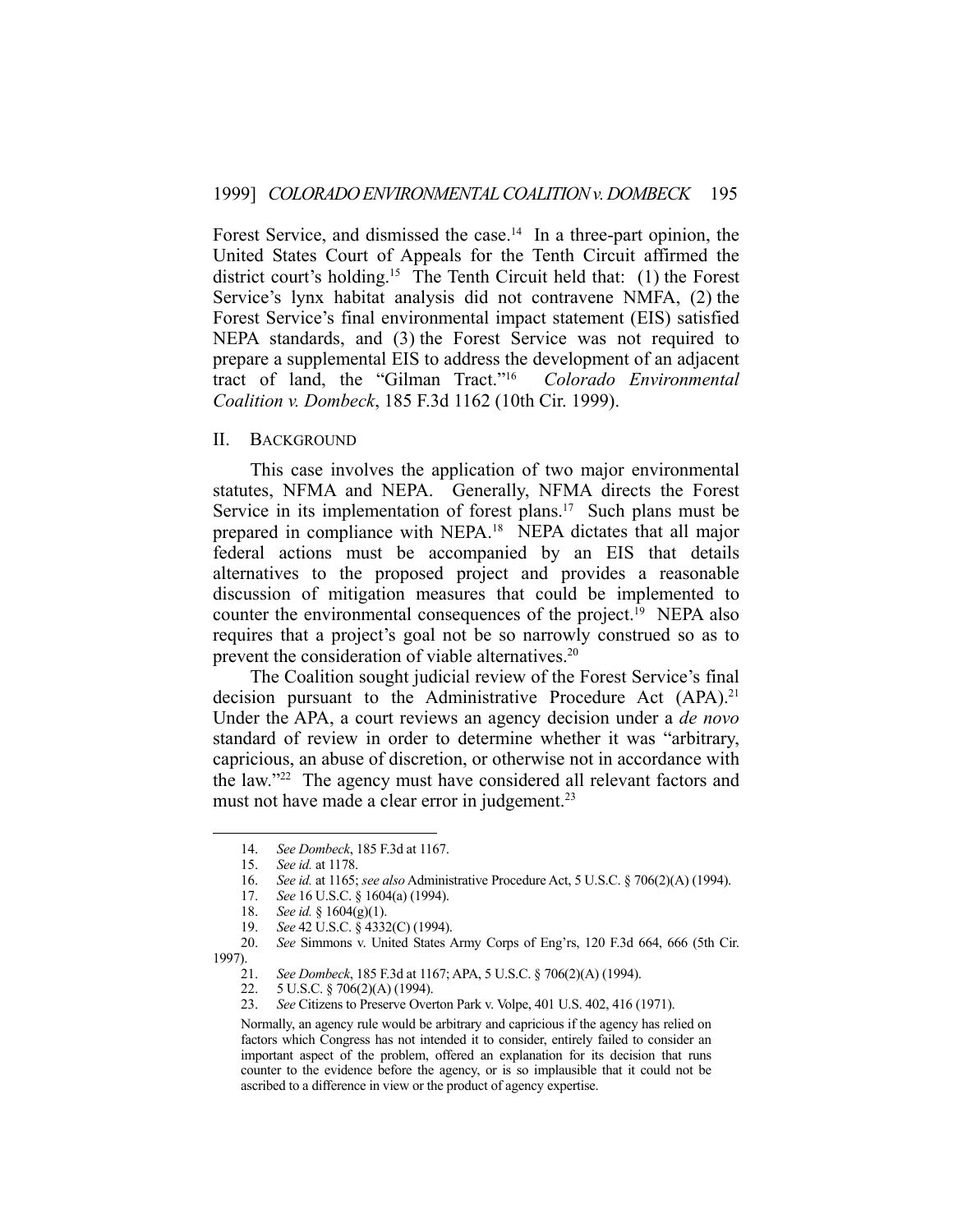The Forest Service's enabling statute, NFMA, directs the Forest Service to create management plans for each forest unit in the National Forest System.<sup>24</sup> Each plan must incorporate multiple forest uses and balance the management of recreational activities, timber sales, and wildlife.<sup>25</sup> However, each plan must also provide for the preservation of viable and diverse plant and animal communities.<sup>26</sup>

 Projects such as the Category III expansion must be consistent with the relevant forest plan and NEPA.<sup>27</sup> Litigation concerning the implementation of forest plans usually falls into one of two categories: (1) cases concerning the general legality of the plan or (2) cases concerning the Forest Service's specific activities such as resource allocation or special use permits.28

 NEPA claims generally challenge an EIS's consideration of individual forest plans and specific Forest Service activities.29 Specific attacks may challenge the agency's failure to prepare an EIS when one may have been required, or the agency's failure to sufficiently explore alternative proposals and impacts.<sup>30</sup>

 NEPA does not prohibit a federal agency from considering other factors that outweigh environmental considerations when making a decision regarding a forest plan, so long as adverse effects to the environment are properly addressed and evaluated under NEPA's "action-forcing procedures."31 Congress intended these procedures to guarantee that agencies take a "hard look"32 at the environmental

Motor Vehicles Mfrs. Ass'n. v. State Farm Mut. Auto Ins. Co., 463 U.S. 29, 43 (1983).

 <sup>24.</sup> *See* 16 U.S.C. § 1604(a) (1994).

 <sup>25.</sup> *See id.* § 1604(e).

 <sup>26.</sup> *See id.* § 1604(g)(3)(B).

 <sup>27.</sup> *See Dombeck*, 185 F.3d at 1168; 16 U.S.C. § 1604(i) (1994); Ohio Forestry Ass'n , Inc. v. Sierra Club, 523 U.S. 726, 728 (1998).

 <sup>28.</sup> *See* Kelly Murphy, *Cutting Through the Forest of the Standing Doctrine: Challenging Resource Management Plans in the Eighth and Ninth Circuits*, 18 U. ARK. LITTLE ROCK L.J. 223, 227 (1996) (citing Sierra Club v. Marita, 46 F.3d 606 (7th Cir. 1995); Sierra Club v. Robertson, 28 F.3d 753 (8th Cir. 1994); Resources Ltd. v. Robertson, 35 F.3d 1300 (9th Cir. 1994); Seattle Audubon Soc'y v. Espy, 998 F.2d 699 (9th Cir.1993)).

 <sup>29.</sup> *See id.* at 227.

 <sup>30.</sup> *See id.*

 <sup>31.</sup> Robertson v. Methow Valley Citizens Council, 490 U.S. 332, 350 (1989); *see also* 42 U.S.C. § 4332(C) (1994). Federal agencies contemplating actions that could significantly affect the quality of the human environment must complete an EIS that details: (1) the environmental impact of the proposed action, (2) any adverse environmental effects which cannot be avoided should the proposal be implemented, (3) alternatives to the proposed action, (4) the relationship between local short-term uses of man's environment and the maintenance and enhancement of long-term productivity, and (5) any irreversible and irretrievable commitments of resources which would be involved in the proposed action should it be implemented. *See id.*

 <sup>32.</sup> Natural Resources Defense Council v. Morton, 458 F.2d 827, 838 (D.C. Cir. 1972).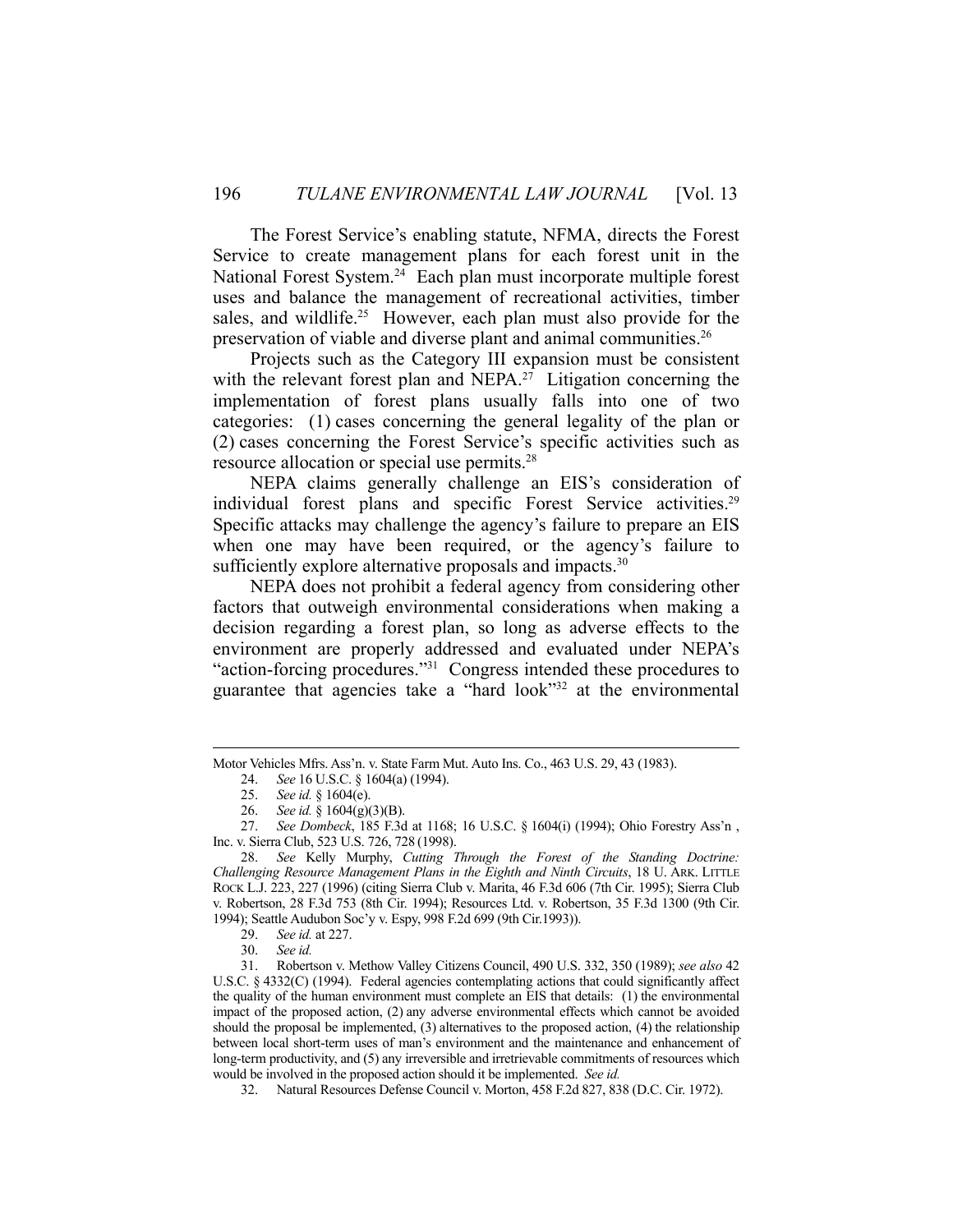consequences of proposed actions by inviting public comment<sup>33</sup> and by considering the best available scientific information.<sup>34</sup> However, NEPA does not mandate particular results; it only prescribes the necessary process.<sup>35</sup> Therefore a court will only review the procedures that an agency followed; it will not conduct any kind of substantive review of an agency decision.<sup>36</sup> Consequently, "if the adverse environmental effects of the proposed action are adequately identified and evaluated, the agency is not constrained by NEPA from deciding that other values outweigh the environmental costs."<sup>37</sup>

 If significant new information arises regarding the impacts of the proposed project, then agencies are required to prepare a supplemental EIS before issuing a record of decision.<sup>38</sup> The determination of a supplemental EIS's necessity mirrors the standard applied in the determination of the need for the original EIS.<sup>39</sup> An attack on an agency's failure to supplement an EIS must: (1) "present a seriously different picture of the environmental impact of the proposed project from what was previously envisioned"40 and (2) show that "with respect to the substantial environmental issue, the agency did not act reasonably."41

 The interrelationship of NFMA, NEPA, and commercial development is best understood after considering three fundamental cases. *Robertson v. Methow Valley Citizens Council* is the seminal case interpreting NEPA's requirement of mitigation measures in an EIS.42 Another, *Holy Cross Wilderness Fund v. Madigan*, supports *Methow Valley* by holding that an EIS must thoroughly discuss

1

*Id.* (quoting Kleppe v. Sierra Club, 427 U.S. 390, 410 n.21 (1976)).

42. 490 U.S. 332 (1989).

 <sup>33.</sup> *See* 40 C.F.R. § 1503.1 (1999).

 <sup>34.</sup> *See Dombeck*, 185 F.3d at 1171; *see also* Endangered Species Act, 16 U.S.C. § 1536(a)(2) (1994). The determination of whether an agency action will jeopardize any endangered or threatened species will be based on the best scientific and commercial data available. *See id.*

 <sup>35.</sup> *See* Strycker's Bay Neighborhood Council, Inc. v. Karlen, 444 U.S. 223, 227-28 (1980).

 <sup>36.</sup> *See id.*

<sup>[</sup>O]nce an agency has made a decision subject to NEPA's procedural requirements, the only role for a court is to insure that the agency has considered the environmental consequences; it cannot "'interject itself within the area of discretion of the executive as to the choice of the action to be taken.'"

 <sup>37.</sup> Robertson v. Methow Valley Citizens Council, 490 U.S. 332, 350 (1989).

 <sup>38.</sup> *See* 40 C.F.R. § 1502.9(c)(ii) (1999).

 <sup>39.</sup> *See* Environmental Defense Fund v. Marsh, 651 F.2d 983, 991 (5th Cir. 1981).

<sup>39.</sup> See Environmental Defense Fund v. Marsh, 651 F.2d 983, 93<br>40. Wisconsin v. Weinberger, 745 F.2d 412, 421 (7th Cir. 1984).

 <sup>41.</sup> Louisiana Wildlife Fed'n, Inc. v. York, 761 F.2d 1044, 1052 (5th Cir. 1985).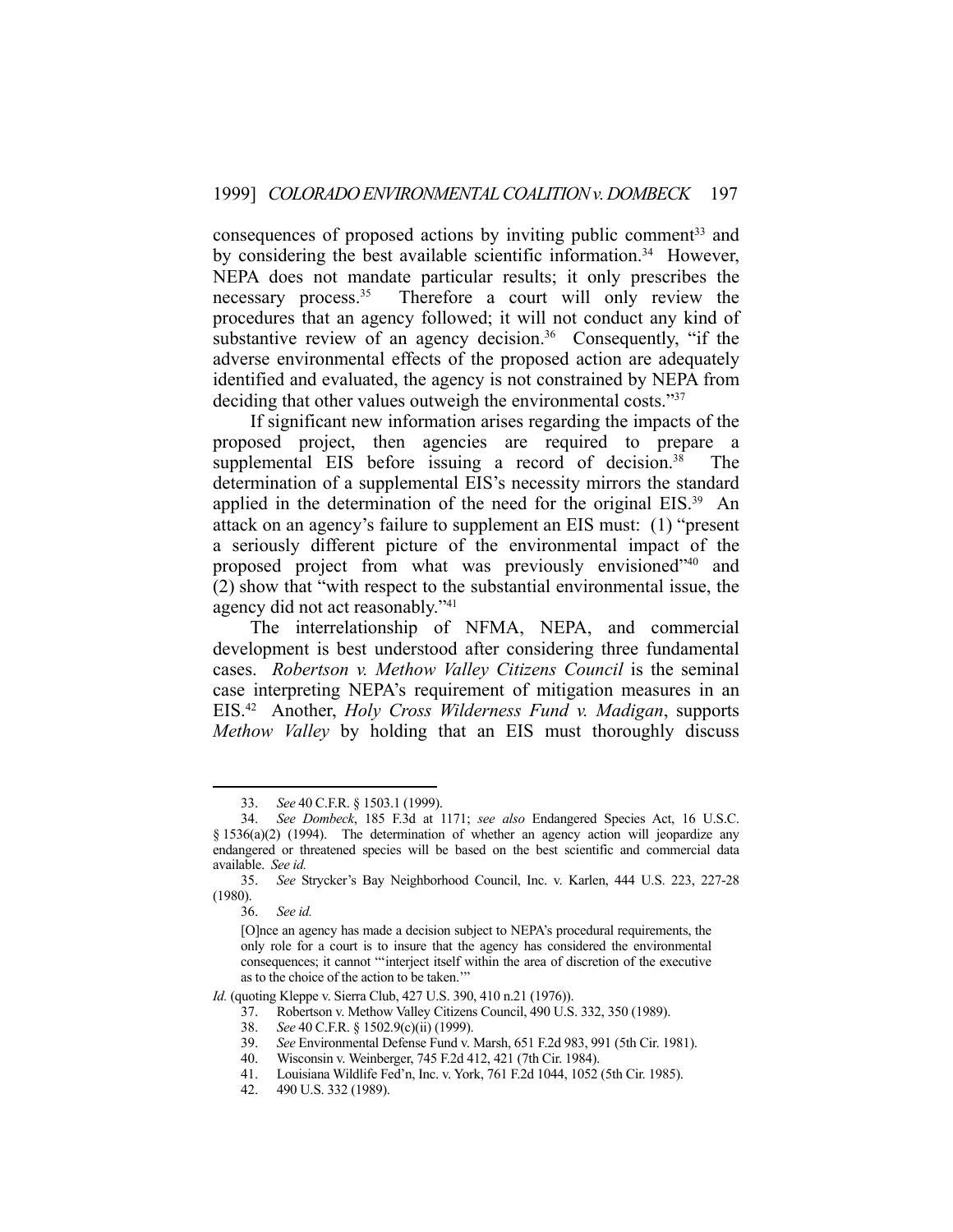mitigation measures.43 However, *Holy Cross* also expands *Methow Valley* by stating that a supplemental EIS will not be required when an agency modifies a project to encompass those mitigation measures.<sup>44</sup> A third case, *Simmons v. United States Army Corps of Engineers*, holds that an agency may not declare too narrow a goal in its EIS.<sup>45</sup>

 In *Robertson v. Methow Valley Citizens Council*, the United States Supreme Court overruled the Ninth Circuit and held that NEPA requires an EIS to include a discussion of the extent to which the adverse affects of a proposal cannot be avoided.46 *Methow Valley* involved the issuance of a special use permit for the construction of a ski area in the middle of a mule deer migration pattern.<sup>47</sup> The court held that while an agency is not required to incorporate mitigation measures into its project, it is required to include a reasonable discussion of mitigation measures in the EIS.<sup>48</sup>

 In *Holy Cross Wilderness Fund v. Madigan*, the Tenth Circuit broadly interpreted *Methow Valley* to hold that when there are conflicting expert opinions as to the environmental impacts of a project and mitigation measures are implemented, a supplemental EIS will not be required.<sup>49</sup> In *Holy Cross*, the Army Corps of Engineers (Corps) issued a permit to allow the construction of a water project in the White River National Forest prior to the development of any plan to mitigate adverse environmental impacts.<sup>50</sup> In its discussion of the necessity for a supplemental EIS, the Tenth Circuit held that "courts should not automatically defer to the agency's express reliance on an interest in finality without carefully reviewing the record and satisfying themselves that the agency has made a reasoned decision based on its evaluation of the significance, or lack of significance, of the new information."51 The court upheld the agency's issuance of the construction permit because, instead of preparing a supplemental EIS, the Corps decided to modify the project and to implement the mitigation measures contained in the original EIS.<sup>52</sup> Because the agency fully considered the impact of the project and decided to

 <sup>43. 960</sup> F.2d 1515, 1523 (10th Cir. 1992).

 <sup>44.</sup> *See id.* at 1527.

 <sup>45. 120</sup> F.3d 664, 666 (7th Cir. 1997).

 <sup>46. 490</sup> U.S. at 332 (citing 42 U.S.C. § 4332(C)(ii)).

 <sup>47.</sup> *See id.* at 340. 48. *See id.* at 352.

 <sup>49.</sup> *See* Holy Cross Wilderness Fund v. Madigan, 960 F.2d 1515, 1518 (10th Cir. 1992).

 <sup>50.</sup> *See id.* at 1520-21.

 <sup>51.</sup> *Id.* at 1524.

 <sup>52.</sup> *See id.* at 1528-29.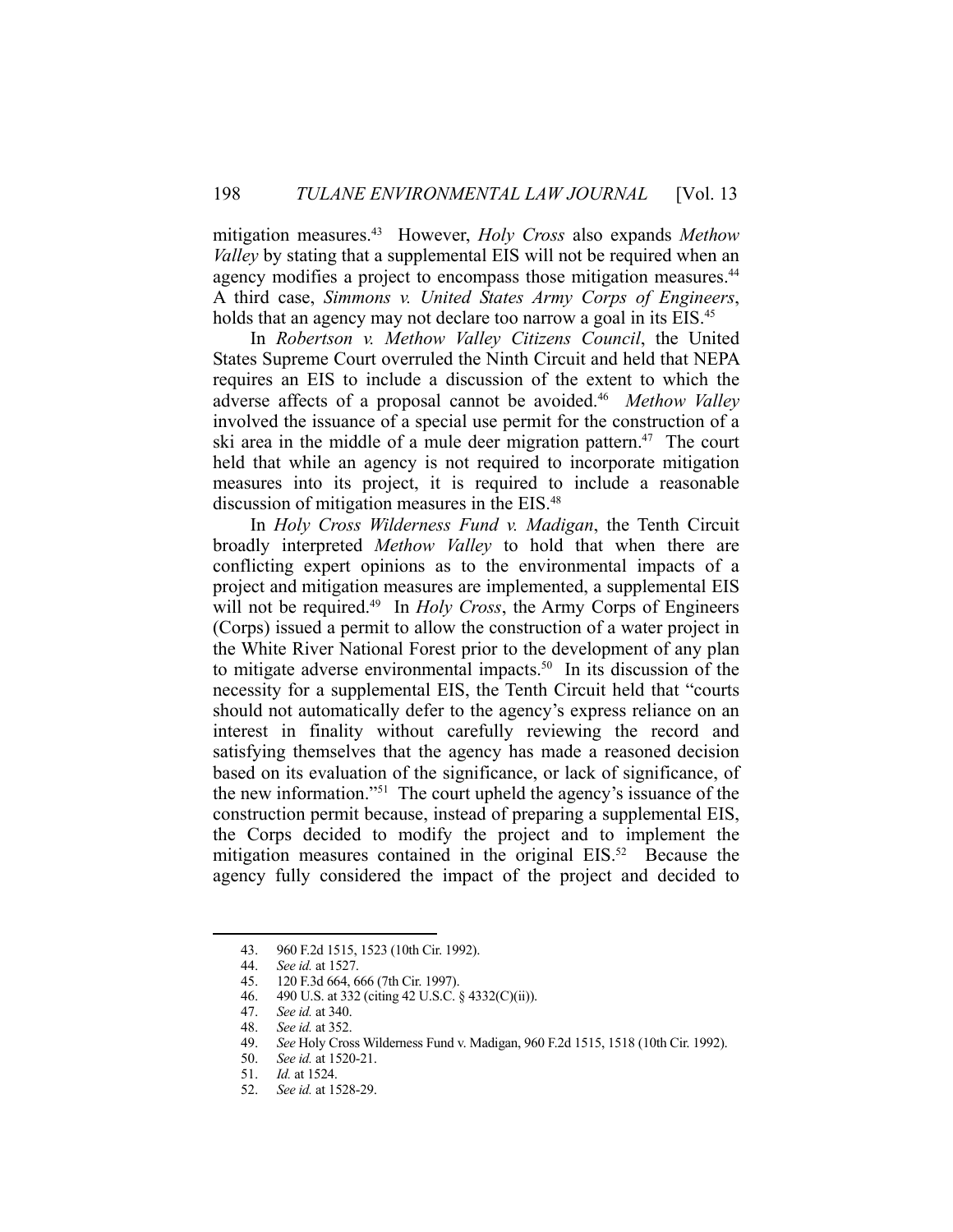implement the mitigation measures, the court held that the agency's decision not to supplement the EIS was not arbitrary and capricious.<sup>53</sup>

The heart of NEPA is the alternatives analysis.<sup>54</sup> The Seventh Circuit established this principle in *Simmons v. United States Army Corps of Engineers*. 55 In *Simmons*, the Corps narrowly construed a project purpose so that no alternative could meet its stated goals.<sup>56</sup> The court declared that an agency must not be able to slip past the strictures of NEPA by "contriving a purpose so slender as to define competing 'reasonable alternatives' out of consideration."57 The court also stated that, "the public interest in the environment cannot be limited by private agreements," thereby setting one of the standards by which alternatives are to be measured.<sup>58</sup> Thereafter, the Forest Service must rigorously compare all reasonable alternatives and give each alternative substantial treatment in the EIS.<sup>59</sup> Agencies need not consider environmental consequences of alternatives rejected in good faith as "too remote, speculative, or . . . impractical or ineffective."<sup>60</sup> Therefore, an alternatives analysis is highly dependent upon the stated purpose of the project. If the purpose is stated too narrowly, many alternatives will be eliminated because they do not meet the applicant's basic purpose.

 This is not to say that a private applicant's objectives cannot be considered at all. In fact, projects that significantly impact federal lands and require an EIS are often completed by private parties. In *Louisiana Wildlife Federation, Inc. v. York*, the Fifth Circuit held that the Corps had a duty to consider the objectives of the applicant's project.<sup>61</sup> The plan was (1) to clear several acres of wetlands in order to convert them to agricultural lands and (2) build a levee for a federal flood control program. $62$  Because the stated goal was a federal water project commissioned by the Corps, which analyzed six separate permit applications, the stated purpose was not authored by a private

1

61. *See Louisiana Wildlife Fed'n, Inc.*, 761 F.2d at 1048.

 <sup>53.</sup> *See id.* at 1518.

 <sup>54.</sup> *See* 40 C.F.R. § 1502.14 (1999).

 <sup>55. 120</sup> F.3d 664 (5th Cir. 1997).

 <sup>56.</sup> *See id.* at 670.

 <sup>57.</sup> *See id.* at 666. The agency also has a duty to take into account the objectives of an applicant's project, so long as the objective is not so narrowly construed that alternatives to the project cannot be found. *See* Louisiana Wildlife Fed'n, Inc. v. York, 761 F.2d 1044, 1048 (5th Cir. 1985).<br>58.

 <sup>58.</sup> *Simmons*, 120 F.3d at 670.

 <sup>59.</sup> *See* 40 C.F.R. §§ 1501.1, 1502.14(a) (1999); *see also* 42 U.S.C. § 4332(C)(ii), (E) (1994).

 <sup>60.</sup> All Indian Pueblo Council v. United States, 975 F.2d 1437, 1444 (10th Cir. 1992).

 <sup>62.</sup> *See id.* at 1046.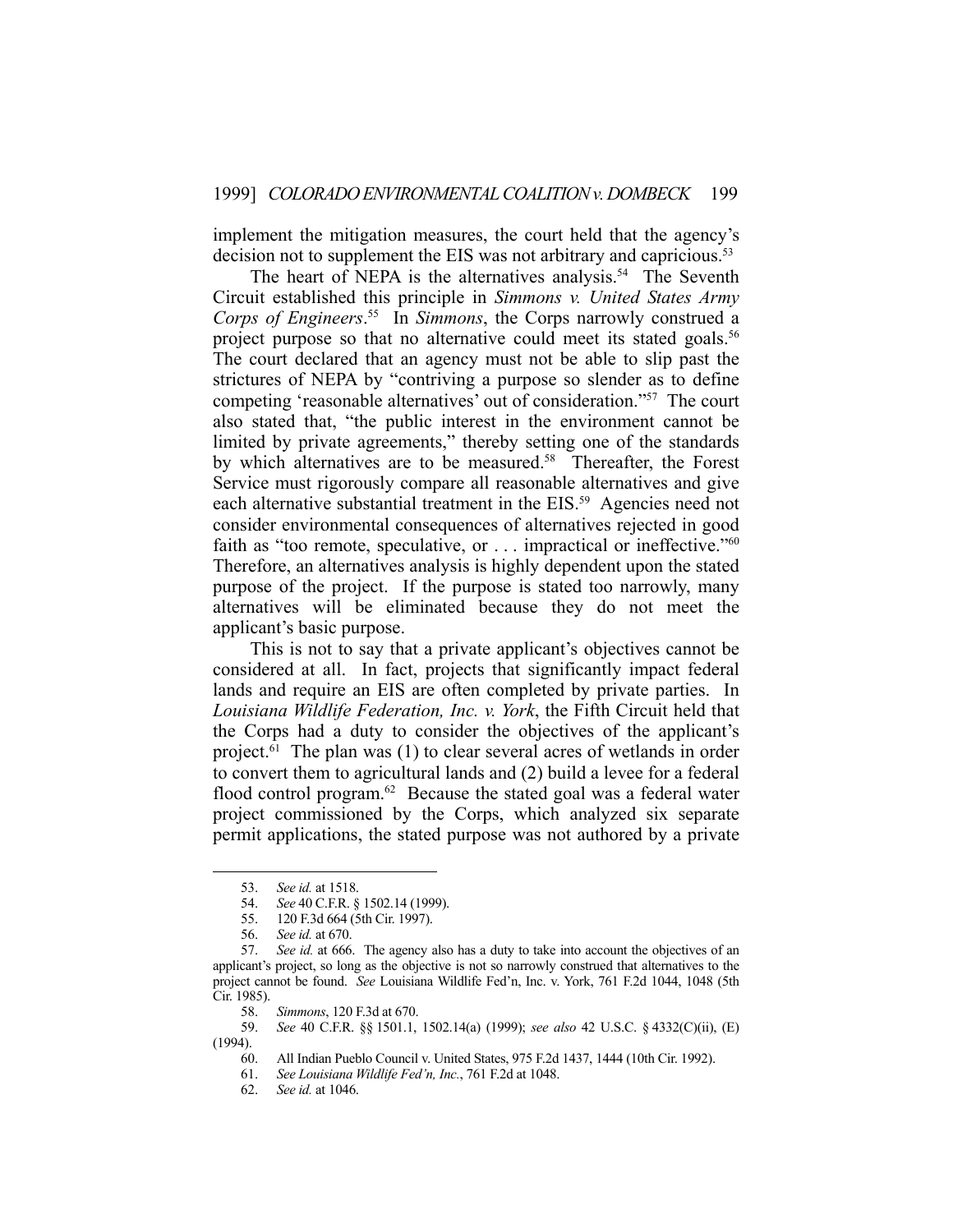party and therefore was not overly narrow.<sup>63</sup> However, the Court remanded the case and required the Corps to reexamine whether a supplemental EIS was required.<sup>64</sup>

## III. THE COURT'S DECISION

 In the noted case, the Tenth Circuit first examined each of the Coalition's NEPA claims. The Coalition challenged the adequacy of the final EIS, arguing that the Forest Service did not obtain and analyze all available information concerning the lynx.<sup>65</sup> However, the court held that the Forest Service did not violate NEPA because its analysis constituted "a reasonable, good faith presentation of the best information available under the circumstances," and that the Coalition failed to show how additional, site-specific lynx data was essential to a reasoned decision.<sup>66</sup>

 The Coalition also attacked the final EIS claiming that while the Forest Service listed several mitigation plans, the mitigation analysis failed to completely evaluate the effectiveness of each of the measures.67 The court disagreed, reasoning that the Forest Service's identification and separate analysis of nearly 150 project-specific mitigation measures was "adequate to foster an informed decision."68

 After a subtle quip aimed at the Coalition's "zealous advocacy" of a wilderness philosophy, the court employed the "rule of reason" in its evaluation of the adequacy of the Forest Service's alternatives analysis in an effort to ensure that the EIS sufficiently considered all relevant issues.69 It was the Coalition's assertion that the Forest

1

[T]he test the agencies must meet in dealing with the environmental aspects of proposed action is anchored to the "rule of reason" which, broadly stated . . ., may be said to be this: If the environmental aspects of proposed actions are easily identifiable, they should be related in such detail that the consequences of the action are apparent. If, however, the effects cannot be readily ascertained and if the alternatives are deemed

 <sup>63.</sup> *See id.* at 1048.

 <sup>64.</sup> *See id.* at 1046.

 <sup>65.</sup> *See* Colorado Envtl. Coalition v. Dombeck, 185 F.3d 1162, 1172 (10th Cir. 1999). The court also briefly examined the Coalition's claims that the Forest Service failed to adequately address the potential socioeconomic effects of the project on the town of Vail. *See id.* at 1176. However, it concluded that the argument amounted to a disagreement with the Forest Service's decision; the court's job was not to question the Forest Service's final conclusion regarding those impacts. *See id.*

 <sup>66.</sup> *Id.* at 1172.

 <sup>67.</sup> *See id.* at 1173.

 <sup>68.</sup> *Id.*

 <sup>69.</sup> *Id.* at 1174; *see* Natural Resources Defense Council v. Morton, 458 F.2d 827, 834 (D.C. Cir. 1972) (stating that a rule of reason is implicit in the discussion of environmental impacts of a proposed action). In *Environmental Defense Fund, Inc. v. Andrus*, the Tenth Circuit held that: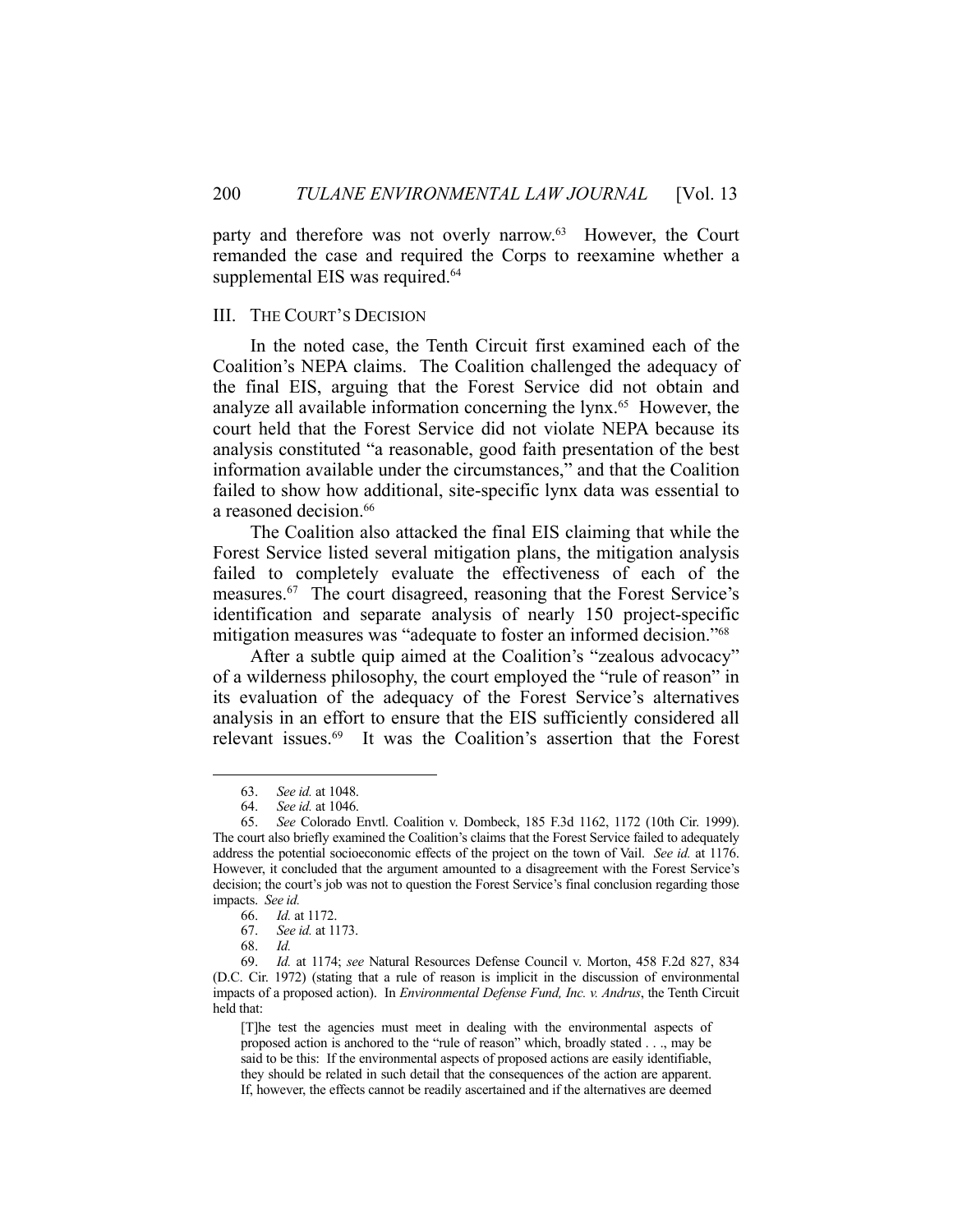Service acted in an arbitrary and capricious manner by refusing to consider the alternative proposed by the Coalition, and that the district court erred by allowing Vail's stated purpose and need for the expansion to "categorically preclude" consideration of the Coalitions alternative.70

 Surprisingly, the court also held that no conflict existed with cases such as *Simmons*, that have prohibited a narrow construction of a projects goals, and cases such as *Louisiana Wildlife Federation, Inc.*, that have held that agencies must not completely ignore a private applicant's objectives.<sup>71</sup> The Tenth Circuit then created its own standard, reasoning that these cases "simply instruct agencies to take responsibility for defining the objectives of an action and then provide legitimate consideration to alternatives that fall between the obvious extremes."72 The court further claimed that the Forest Service was fully authorized to limit consideration to expansion alternatives designed to "substantially meet the recreation development objectives of the Forest Plan."73

 The court last addressed the Coalition's claim that the Forest Service had failed to prepare a supplemental EIS in order to analyze the impacts of potential development on land adjacent to the Category III expansion.<sup>74</sup> The court referenced the record and found that the Forest Service had received a letter from the Coalition notifying it of Vail's potential interest in developing the area as a residential property.75 The court found that the Forest Service knew of Vail's interest prior to receiving the letter, had considered it in the previous EIS, and was not required to complete a supplemental EIS.76 Consequently, the court held that the record supported the Forest Service's assertion that they had reviewed all of the relevant information, evaluated its significance, and had justified the choice not to supplement the existing analysis.<sup>77</sup> In the court's view, this was

remote and only speculative possibilities, detailed discussion of environmental effects is not contemplated under NEPA.

<sup>619</sup> F.2d 1368, 1375 (1980).

 <sup>70.</sup> *Dombeck*, 185 F.3d at 1174.

 <sup>71.</sup> *See id.*; *see also* Simmons v. United States Army Corps of Eng'rs, 120 F.3d 664, 669 (7th Cir. 1997); Louisiana Wildlife Fed'n, Inc. v. York, 761 F.2d 1044, 1048 (5th Cir. 1985).

 <sup>72.</sup> *Dombeck*, 185 F.3d at 1175.

 <sup>73.</sup> *Id.*

 <sup>74.</sup> *See id.* at 1177.

 <sup>75.</sup> *See id.*

 <sup>76.</sup> *See id.* at 1178.

 <sup>77.</sup> *See id.*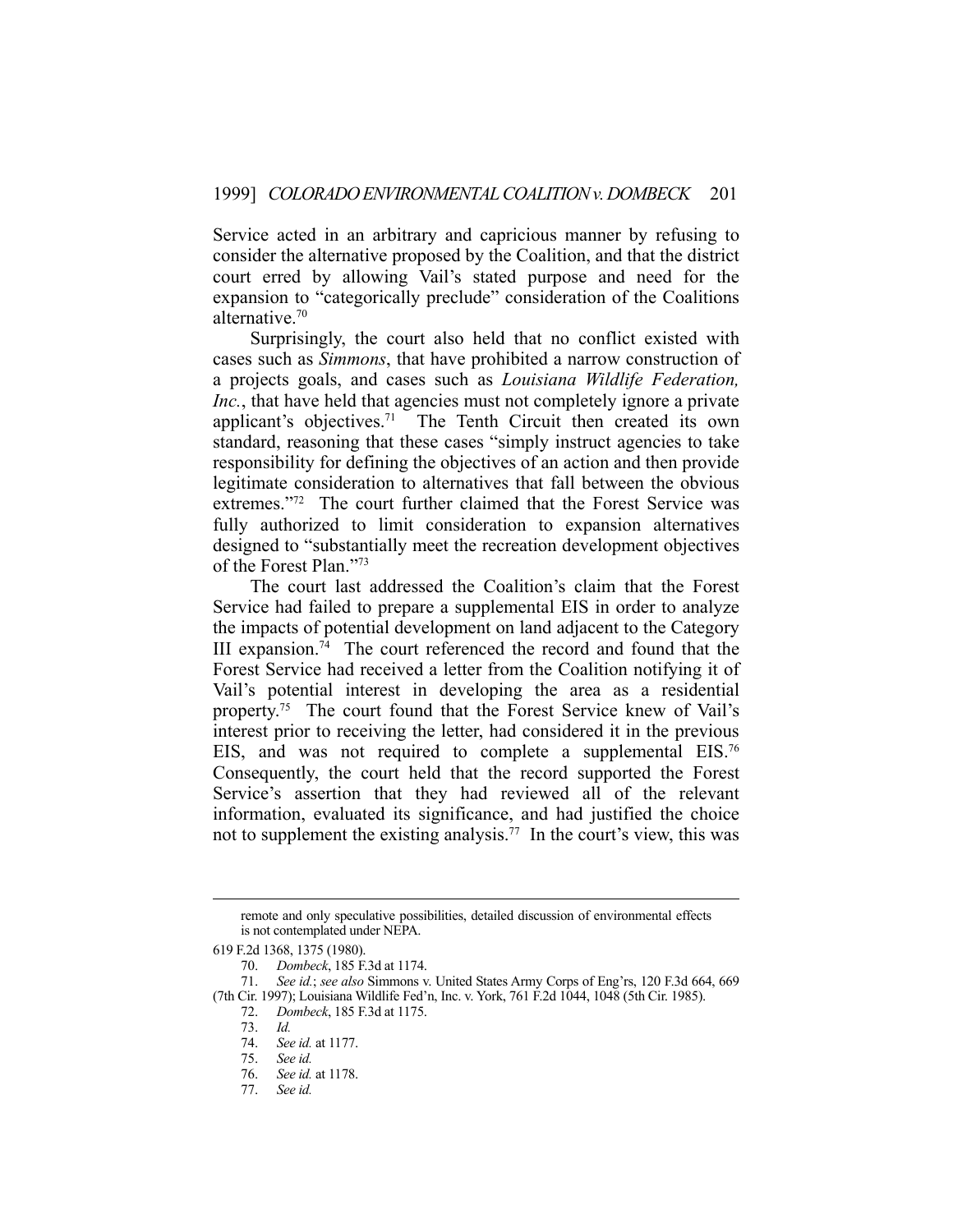sufficient to prove that the agency did not act in an arbitrary and capricious manner.78

#### IV. ANALYSIS

 The Forest Service's decision was arbitrary and capricious and can be challenged on both procedural and substantive levels. Additionally, the Tenth Circuit belied its opinion of the Coalition by selective citing of the administrative record, faulty reasoning, and unwarranted characterization of the Coalition as fanatics. It declined to recognize that the Coalition had legitimate legal claims and patronized them by describing them as "zealously advocating a wilderness conservation philosophy."79 The court elevated Vail's "need" for expansion of its ski resort above the protection of an threatened species' habitat.

 On a factual and procedural level, the Forest Service's decision to approve the Category III expansion was arbitrary and capricious because it "entirely failed to consider an important aspect of the problem."80 Specifically, it failed to consider the imminent listing of the lynx as a threatened species,<sup>81</sup> as well as the Colorado Division of Wildlife's (the "Colorado DOW's") attempts to reintroduce the lynx.<sup>82</sup> The court naively accepted Vail's claim that no ascertainable lynx population inhabited Category III, or the White River National Forest, and alternatively, Vail's claim that the expansion would not affect such a population if it actually existed. $83$  Logically, it is impossible to evaluate the degree of species loss without knowing how many lynx inhabit Category III and its surrounding areas.

 Further, the court referenced select portions of the record. For instance, it stated that "there is no existing lynx population in

 <sup>78.</sup> *See id.* It should also be noted that the court briefly addressed the issue of whether the Forest Service was required to conduct a viability analysis as provided by 36 C.F.R. § 219.19. However, the court stated that since there was no existent lynx population and the Forest Service did not select the lynx as a management indicator species, it was not obligated to conduct any kind of viability analysis. *See Dombeck*, 185 F.3d at 1168. A management indicator species is a species selected within a habitat, whose "population changes are believed to indicate the effects of [forest] management activities." 36 C.F.R. § 219.19(a)(1) (1999).

 <sup>79.</sup> *Dombeck*, 185 F.3d at 1175.

 <sup>80.</sup> Motor Vehicle Mfrs. Ass'n v. State Farm Mut. Auto Ins. Co., 463 U.S. 29, 43 (1983).

 <sup>81.</sup> *See* Defenders of Wildlife v. Babbitt, 958 F. Supp. 670, 685 (D.C. Cir. 1997) ("The FWS decision not to list the Canada Lynx and grant it the protections of the ESA is arbitrary and capricious, applied an incorrect legal standard, relied on glaringly faulty factual premises, and ignored the views of its own experts. Consequently, it must be set aside.").

 <sup>82.</sup> *See* USFSW Conference Opinion, *supra* note 1, at 53 ("[T]his program will transplant an estimated 100 animals into the Colorado Rockies over the next two winters, hoping that through augmentation, lynx populations can be rebuilt to viable, self-sustaining levels.").

 <sup>83.</sup> *See Dombeck*, 185 F.3d at 1168-69.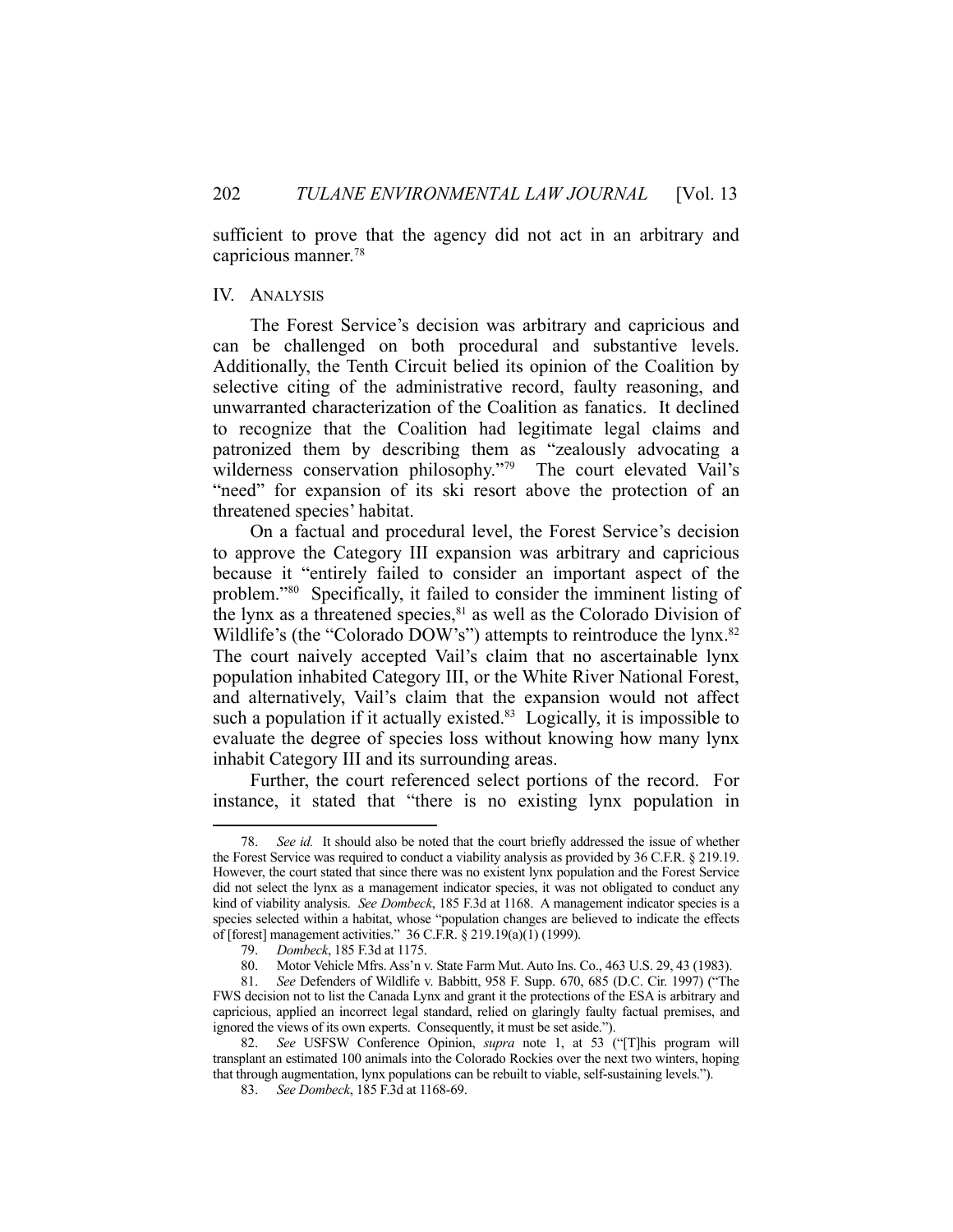Category III or the White River National Forest from which to gather census or distribution data."84 In the footnote following that statement, the court stated that the last confirmed lynx sighting was on the Vail Ski Area, between 1973 and 1974, and the last probable lynx tracks were recorded in the area in 1991.<sup>85</sup> In fact, Colorado DOW biologists confirmed the lynx presence at the Vail Ski Area during the 1989 and 1990 winters, and reported that "credible sighting reports continue to be received from various parts of the state, providing additional evidence that lynx likely still persist in low numbers in the Colorado mountains."<sup>86</sup> Further, "the Vail region has accounted for a comparatively large proportion of lynx sightings and track observations over the past 30 years," including tracks sighted in 1997.87 Moreover, the Fish and Wildlife Service, in its Conference Opinion, stated that some of the most recent credible sightings of lynx include two 1998 sightings in the Vail vicinity, one by a National Park biologist, and one by a Forest Service biologist.<sup>88</sup>

 Finally, the decision fails on a procedural basis because the court rejected the Coalition's NFMA claim based on the faulty premise that the Forest Service should not be required to determine the precise amount of habitat necessary to maintain a nonexistent population.<sup>89</sup> Contrary to the court's contention, the Fish and Wildlife Service acknowledged the existence of the lynx population and stated that further development would jeopardize it.<sup>90</sup> The Forest Service was also aware of the Colorado DOW's plans to reintroduce a number of lynx that would potentially create a more viable population.<sup>91</sup> Considering these facts, the Forest Service cannot justifiably maintain that the expansion would not adversely affect the lynx population.

 Legally, the decision fails because the court summarily dismissed the Coalition's NEPA claims, particularly those in regards to the sufficiency of the EIS. The court should have followed the *Simmons* court's decision to require a broad statement of a project's goals in an EIS. Rather, the Tenth Circuit stated that "the Forest Service was fully authorized . . . to limit its consideration to expansion alternatives

 <sup>84.</sup> *Id.* at 1169.

 <sup>85.</sup> *See id.* at 1169 n.7.

 <sup>86.</sup> FWS Conference Opinion, *supra*, note 1, at 21.

 <sup>87.</sup> *Id.* at 29-30.

 <sup>88.</sup> *Id.* 89. *See Dombeck*, 185 F.3d at 1170.

 <sup>90.</sup> *See* FWS Conference Opinion, *supra* note 1, at 21. See id. at 16 ("The State of Colorado has begun a program intended to reestablish viable, self-sustaining populations of lynx throughout the Southern Rockies by augmenting any remaining populations with transplants from Canada and Alaska.").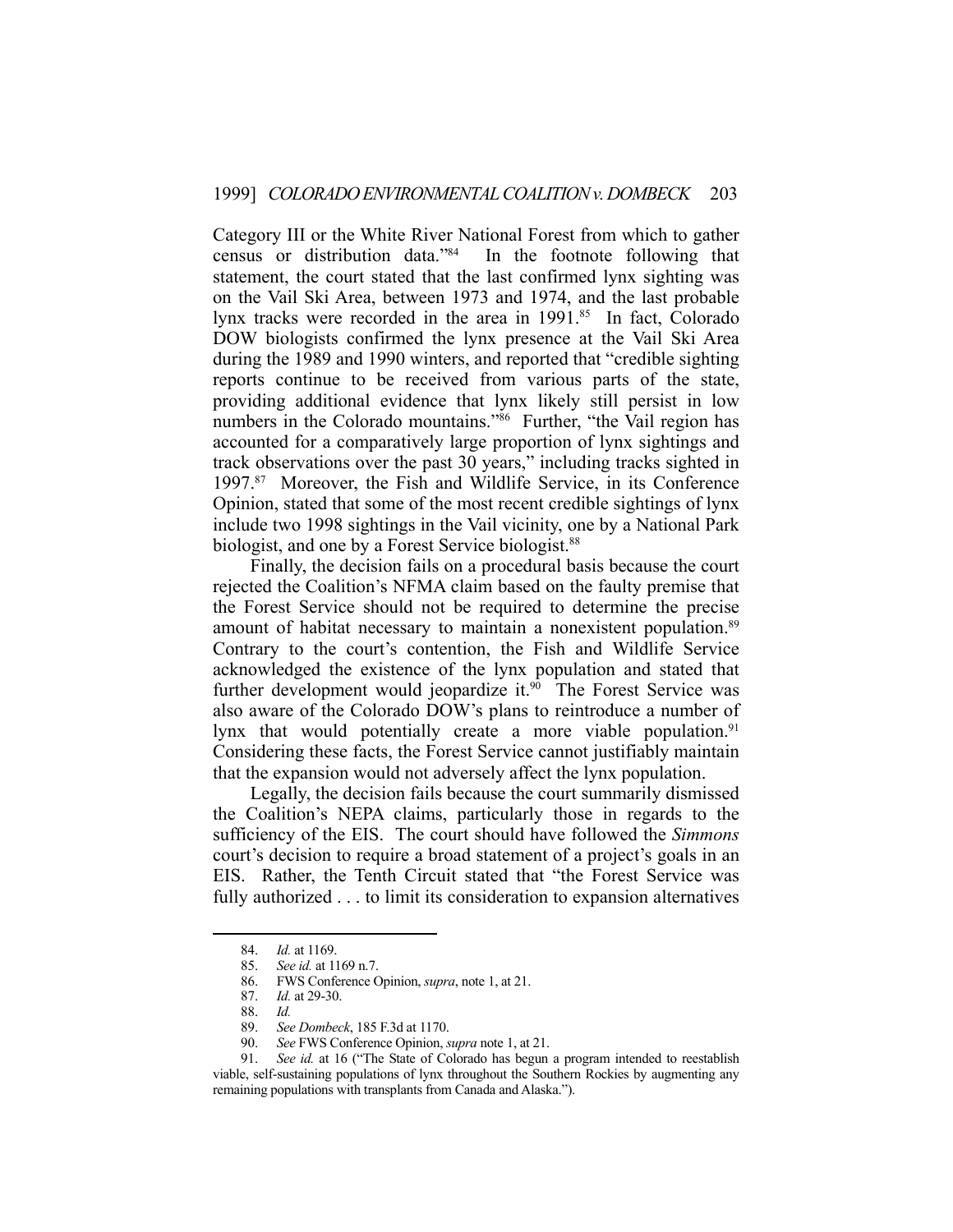designed to substantially meet the recreation development objectives of the Forest Plan."92 In its narrow application of the law, the court noted that while the Coalition's Conservation Biology Alternate Proposal would have permitted 130 acres of ski-area expansion, it would not have achieved the goal of "needed intermediate skiing."<sup>93</sup> This rationale represents a break from well-established precedent and fails as a policy matter. While the provision of recreation and the maintenance of natural resources are both forest plan goals, limited construction of the former at the cost of the latter is unacceptable, especially when the two goals are easily compatible.

 If the court accepts such a narrow interpretation of the forest plan's recreation objectives, and states the goal as to "enhance the quality of skiing opportunities within [Vail's] existing [special use permit] area by [specified] means," then effectively, only Vail's proposal may be adopted.<sup>94</sup> In this case, the court would have made the same mistake as the agency in *Simmons*. As in *Simmons*, the stated goal of the project in the EIS was too narrow because the analysis should have focused on the general goal, rather than the specific needs of a particular applicant. "An agency cannot restrict its analysis to those 'alternative means by which a particular applicant can reach his goals,'" and "if NEPA mandates anything, it mandates this: a federal agency cannot ram through a project before first weighing the pros and cons of the alternatives."95 If the court had adopted the *Simmons* test, then the Coalition's alternative expansion plan would have satisfied the forest plan without committing irretrievable damage to resources. The general goal would have been to increase recreational skiing, and not some overly narrow derivative thereof.

 Finally, the decision fails legally because of its misapplication of *Holy Cross*. Citing to *Holy Cross*, the court concluded that the Forest Service had the right to make a reasoned evaluation about the significance of the new information and that the agency was not required to supplement its EIS in light of new information. But in a supplemental EIS, the Forest Service had a final opportunity to acknowledge the environmental impact that the development of the Gilman Tract would have on the lynx. The Coalition informed the Forest Service that a supplemental EIS would be required because it

 <sup>92.</sup> *Dombeck*, 185 F.3d at 1175.

 <sup>93.</sup> *Id.* at 1176 n.16.

 <sup>94.</sup> *Id.* at 1175.

 <sup>95.</sup> Simmons v. United States Army Corps of Eng'rs, 120 F.3d 664, 669-70 (7th Cir. 1997).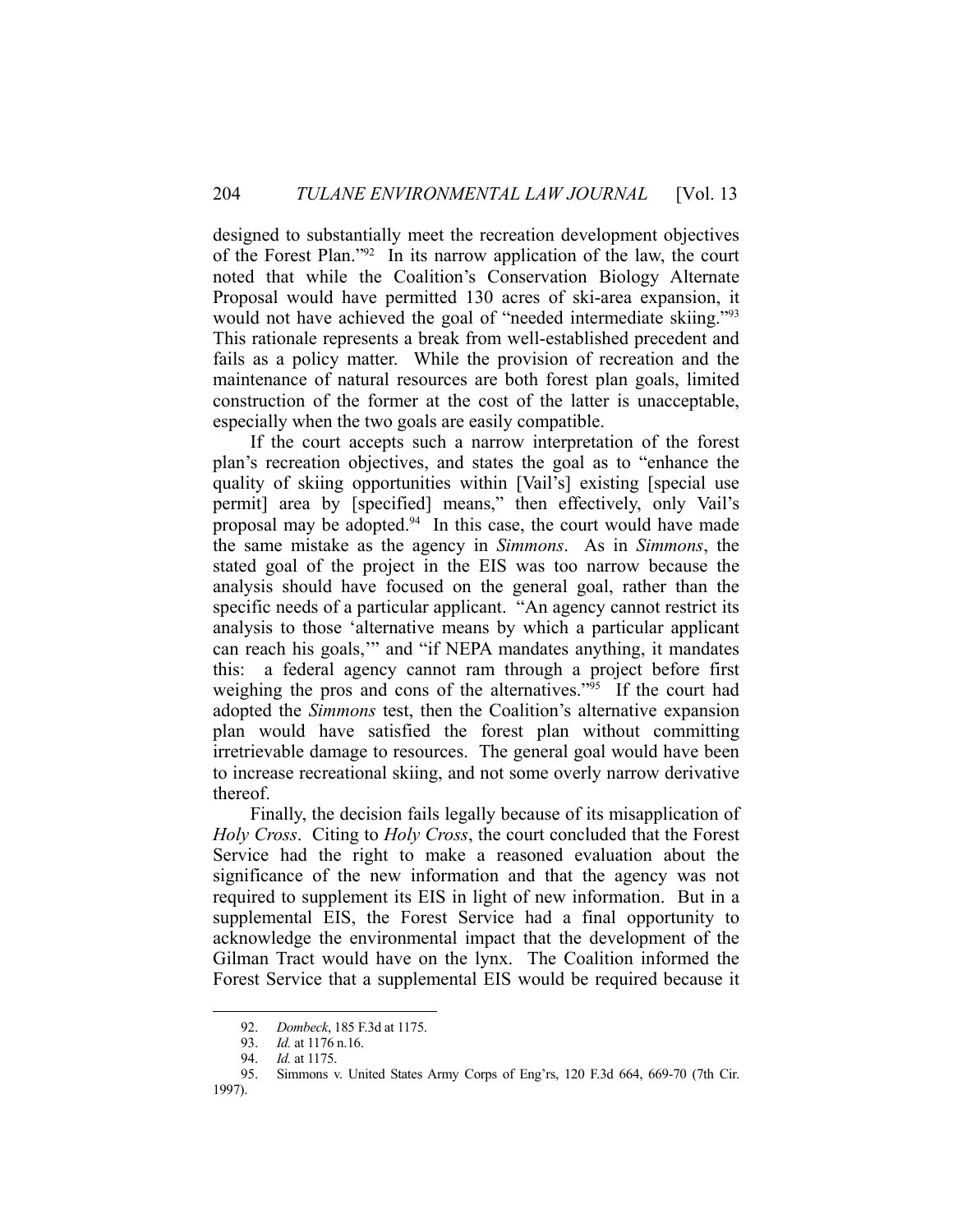had just come to light that not only did Vail have an interest in the property, which the Forest Service already knew, but that Vail had purchased fifty percent of the tract, which is estimated to be worth between forty-eight and seven-hundred-fifty million dollars.<sup>96</sup> The Fish and Wildlife Service stated that "development of this tract could further degrade or eliminate potentially important habitats on the west side of Vail Ski Area," which could contribute to further habitat fragmentation, a main threat to the lynx population. $97$ 

 Yet, *Holy Cross* is distinguishable from the present case and the court's reliance on it is completely unwarranted. The *Holy Cross* court did not require a supplemental EIS for entirely different reasons. In that particular case, the court did not deem a supplemental EIS necessary because the agency assumed that negative environmental impacts would occur, and thus, it required the applicants to mitigate those impacts under a conditional permit. Therefore, a supplemental EIS was not necessary to determine losses that the Corps insured would never occur. In the noted case, there were no required mitigation measures or even assurances that the expansion would not endanger the lynx.

 Once it is established that *Holy Cross* is distinguishable, it becomes clear that the Forest Service violated NEPA through its failure to supplement the EIS and examine Vail's financial interest in the Gilman Tract. A supplemental EIS was obviously needed to examine the fact that Vail's real estate development served an underlying purpose and need for the project, and that development of the Gilman Tract had potential environmental impacts which would occur in conjunction with the Category III development.<sup>98</sup> Under *Holy Cross*, the Forest Service was required to evaluate the impact of Vail's purchase of the Gilman Tract, and a determination that the new information regarding the purchase was insignificant should only have come after a full evaluation.

<u>.</u>

 <sup>96.</sup> *See* FWS Conference Opinion, *supra* note 1, at 54-55.

 <sup>97.</sup> *Id.* ("With the loss of diurnal security habitat in Category III, development of the Gilman tract and associated secondary effects could eliminate much of the remaining security habitat potential" and "the consequences may be loss of . . . most of Vail Mountain as functional lynx habitat.").

 <sup>98.</sup> For instance, in a scoping letter to the Forest Service regarding Vail's Keystone Ski Resort expansion, Colorado Wild quoted Vail Resort Inc.'s 1997 annual report which stated: "'To facilitate real estate development, Vail Resorts Development Corporation invests significant capital for on-mountain improvements, such as ski lifts, trails, and snowmaking. These improvements enhance the value of the Company's real estate holdings . . . .'" Letter from Jeff Berman, President, Colorado Wild, to Tere O'Rourke, Dillon Ranger Dist. Ranger, White River Nat'l Forest, United States Forest Serv. 2 (last modified Dec. 30, 1998) <http://www.wildwilderness.org/wi/scoping.htm>.